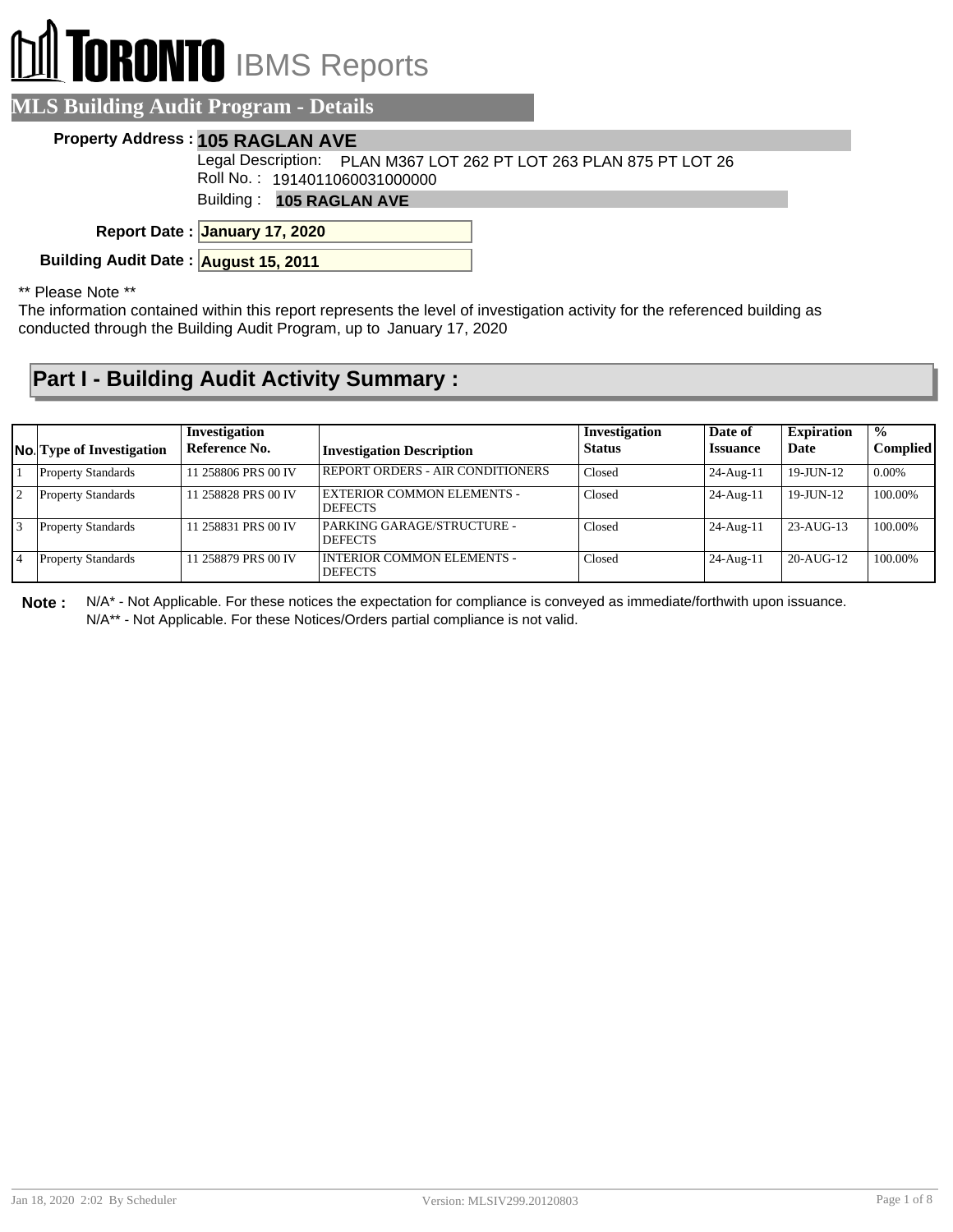# **Part II - Building Audit Details for Property Standards Orders :**

|    | Type of<br><b>No. Investigation</b> | ∣Investiqation<br>Reference No.            | <b>Investigation Description</b>                                  | <b>Investigation Date of</b><br><b>Status</b> | <b>∣Issuance</b> | <b>Expiration</b><br><b>Date</b> | <b>Next Scheduled</b><br><b>Inspection Date</b> |
|----|-------------------------------------|--------------------------------------------|-------------------------------------------------------------------|-----------------------------------------------|------------------|----------------------------------|-------------------------------------------------|
| l2 | Property Standards                  |                                            | 11 258828 PRS 00 IV EXTERIOR COMMON ELEMENTS -<br><b>IDEFECTS</b> | Closed                                        | 24-Aug-11        | 19-JUN-12                        | 31-May-12                                       |
|    |                                     | No. of defects contained within the Order: | 22                                                                |                                               |                  |                                  |                                                 |

**0**

**No. of defects that remain outstanding :**

|                | <b>Deficiency Details</b>                                                                                                                                                                                               |                             |               |
|----------------|-------------------------------------------------------------------------------------------------------------------------------------------------------------------------------------------------------------------------|-----------------------------|---------------|
| No.            | <b>Violation/Defect</b>                                                                                                                                                                                                 | Location                    | <b>Status</b> |
| 1              | The balcony and/or the supporting structural member is not maintained in good repair. Namely:<br>exterior finish of balcony ceiling/slab not maintained.                                                                | East Side of Building       | Closed        |
| 2              | Exterior garbage containment area not screened.                                                                                                                                                                         | East Side of Property       | Closed        |
| 3              | Exterior yard that is used for the parking or storage of vehicles or surfaced with a material<br>impervious to water is not provided with suitable marking to indicate parking spaces.                                  | Exterior                    | Closed        |
| 4              | The exterior walls and their components are not being maintained in good repair.                                                                                                                                        | <b>Exterior Of Building</b> | Closed        |
| 5              | The balcony and/or the supporting structural member is not maintained in good repair. Namely:<br>exterior finish of balcony ceiling/slab not maintained.                                                                | North Side of Building      | Closed        |
| 6              | The balcony and/or the supporting structural member is not maintained in good repair. Namely:<br>balcony slab broken on 6/F and other locations.                                                                        | South Side of Building      | Closed        |
| $\overline{7}$ | The lighting fixture is not protected from damage by the provision of wired glass or other suitable<br>means of protection.                                                                                             | South Side of Building      | Closed        |
| 8              | The tree, plant, limb or branch, which is located on the property is diseased, decayed or damaged<br>and has not been removed or otherwise pruned to remove the diseased, decayed or damaged<br>portion.                | South Side of Property      | Closed        |
| 9              | The retaining wall is not being maintained in good repair.                                                                                                                                                              | South Side of Property      | Closed        |
| 10             | The retaining wall is not being maintained in good repair.                                                                                                                                                              | South Side of Property      | Closed        |
| 11             | The guards are not maintained in good repair. Namely: protective finish not maintained.                                                                                                                                 | South Side of Property      | Closed        |
| 12             | Handrails on one side of stair less than 1,100mm in width not provided.                                                                                                                                                 | South Side of Property      | Closed        |
| 13             | The guard is designed that a member, attachment or opening located between 140 millimetres<br>and 900 millimetres above the level being protected facilitates climbing.                                                 | South Side of Property      | Closed        |
| 14             | The guards and/or their supporting structural members are not maintained in good repair.<br>Namely: guard defective and protective finish not maintained.                                                               | South Side of Property      | Closed        |
| 15             | Guard with a minimum height of 1,070 millimetres has not been provided at a raised floor where<br>the difference in level is more than 600 millimetres.                                                                 | South Side of Property      | Closed        |
| 16             | Guard with a minimum height of 1,070 millimetres has not been provided at a vehicular ramp<br>where the difference in level is more than 600 millimetres                                                                | South Side of Property      | Closed        |
| 17             | Required guard does not prevent the passage of a spherical object having a diameter more than<br>100 millimetres.                                                                                                       | South Side of Property      | Closed        |
| 18             | The location and size of openings present a hazard as they are designed with members or<br>attachments between 140 millimetres and 900 millimetres above the level protected by the guard<br>which facilitate climbing. | South Side of Property      | Closed        |
| 19             | Required guard does not prevent the passage of a sphere having a diameter more than 100<br>millimetres.                                                                                                                 | South Side of Property      | Closed        |
| 20             | The balcony and/or the supporting structural member is not maintained in good repair. Namely:<br>balcony slab broken on 3/F, 5/F and other locations.                                                                   | West Side of Building       | Closed        |
| 21             | The quard is designed that a member, attachment or opening located between 140 millimetres<br>and 900 millimetres above the level being protected facilitates climbing.                                                 | West Side of Property       | Closed        |
| 22             | Handrails on one side of stair less than 1,100mm in width not provided.                                                                                                                                                 | West Side of Property       | Closed        |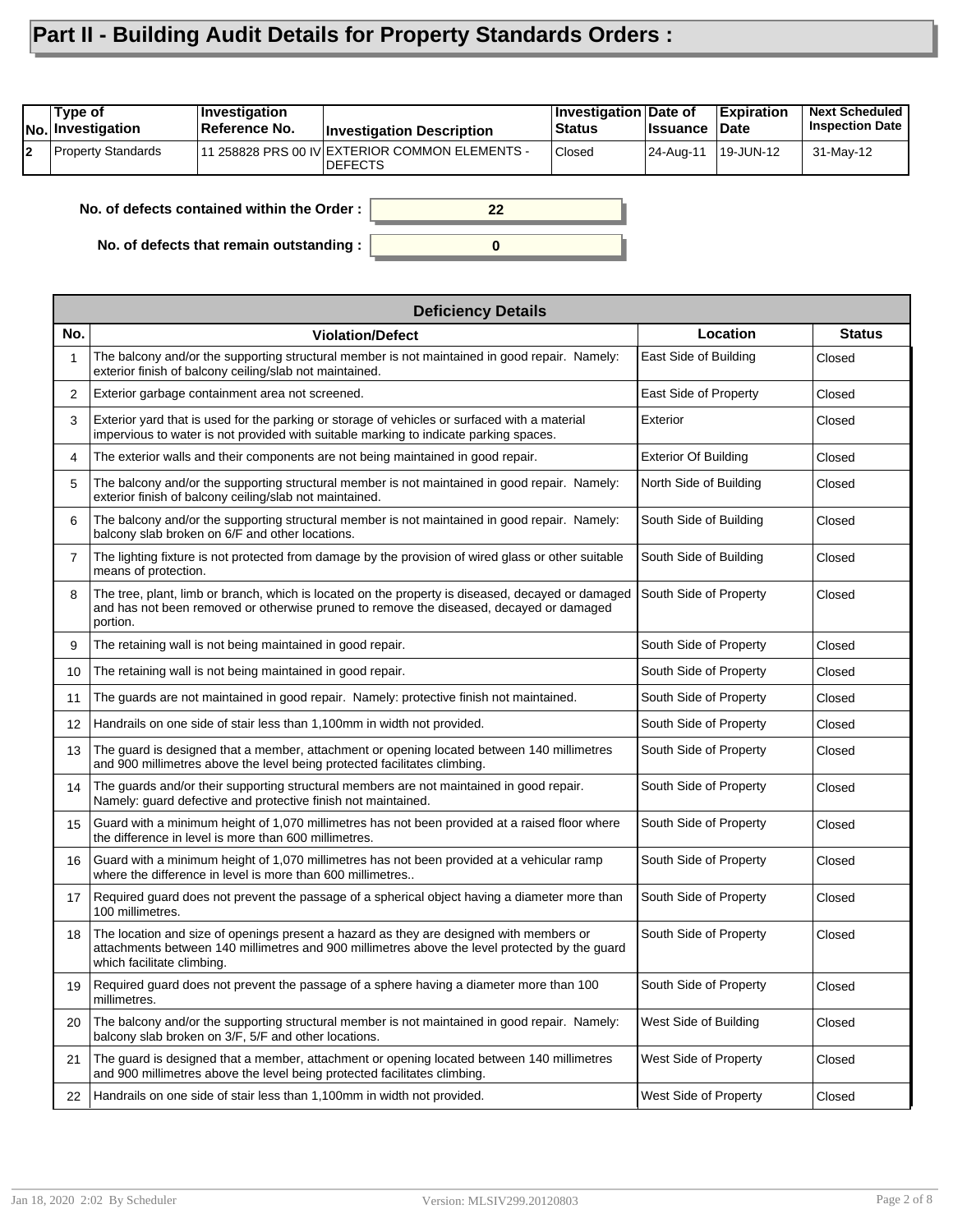|  | Tvpe of<br><b>No.</b> Investigation | <b>Investigation</b><br><b>∣Reference No.</b> | <b>Investigation Description</b>                                  | <b>Investigation Date of</b><br><b>Status</b> | <b>Issuance Date</b> | <b>Expiration</b> | <b>Next Scheduled</b><br><b>Inspection Date</b> |
|--|-------------------------------------|-----------------------------------------------|-------------------------------------------------------------------|-----------------------------------------------|----------------------|-------------------|-------------------------------------------------|
|  | Property Standards                  |                                               | 111 258831 PRS 00 IV PARKING GARAGE/STRUCTURE -<br><b>DEFECTS</b> | Closed                                        | 24-Aug-11            | 23-AUG-13         | 31-Jul-13                                       |

| No. of defects contained within the Order: | 25 |
|--------------------------------------------|----|
| No. of defects that remain outstanding :   |    |

|                | <b>Deficiency Details</b>                                                                                                                                                                                                                                                                                                                                                |                                  |                  |  |  |  |  |
|----------------|--------------------------------------------------------------------------------------------------------------------------------------------------------------------------------------------------------------------------------------------------------------------------------------------------------------------------------------------------------------------------|----------------------------------|------------------|--|--|--|--|
| No.            | <b>Violation/Defect</b>                                                                                                                                                                                                                                                                                                                                                  | Location                         | <b>Status</b>    |  |  |  |  |
| -1             | The walls in the parking or storage garage are not maintained free of holes, breaks or cracks.<br>Namely: wall by furnace intake.                                                                                                                                                                                                                                        | <b>Underground Parking Area</b>  | Closed           |  |  |  |  |
| 2              | The parking or storage garage walls painted surface is not maintained in a state of good repair.                                                                                                                                                                                                                                                                         | Underground Parking Area         | Closed           |  |  |  |  |
| 3              | The parking or storage garage walls from floor level to a height of sixty (60) centimeters are not<br>painted black.                                                                                                                                                                                                                                                     | <b>Underground Parking Area</b>  | Substantially Co |  |  |  |  |
| 4              | The electrical connections are not maintained in a safe and complete condition. Namely: junction<br>box covers missing.                                                                                                                                                                                                                                                  | <b>Underground Parking Area</b>  | Closed           |  |  |  |  |
| 5              | The parking or storage garage is not equipped with a mechanical ventilation system capable of<br>providing a supply of fresh air at all times.                                                                                                                                                                                                                           | <b>Underground Parking Area</b>  | Closed           |  |  |  |  |
| 6              | Alert signs are not prominently displayed on columns or walls 2.1 metres above the floor,<br>measured from the top of the sign to the floor, so that there is 1 alert sign for every 25 parking<br>stalls in the parking or storage garage, with the alert signs being evenly distributed in the parking<br>or storage garage, but located no more than 30 metres apart. | <b>Underground Parking Area</b>  | Closed           |  |  |  |  |
| $\overline{7}$ | The safe-exit door, the frame of a safe-exit door and the wall adjacent to the safe-exit door to a<br>distance of one (1) metre on both sides of the frame, and to a height of three (3) metres above the<br>floor or to the soffit above the bulkhead over the door is not the required coloured green.                                                                 | <b>Underground Parking Area</b>  | Closed           |  |  |  |  |
| 8              | Small safe-exit arrows are not prominently displayed on columns or walls 1.5 metres above the<br>floor, measured from the center of the arrow to the floor; at least every ten (10) metres along the<br>safe-exit route; at all safe-exit route decision points along the safe-exit route; and wherever a<br>safe-exit route crosses a traffic aisle.                    | Underground Parking Area         | Closed           |  |  |  |  |
| 9              | Large safe-exit arrows are not displayed on safe-exit doors 1.5 metres above the floor, measured<br>from the center of the arrow to the floor, with the arrow pointing down.                                                                                                                                                                                             | <b>Underground Parking Area</b>  | Closed           |  |  |  |  |
| 10             | The garage door that is equipped with an automatic closing mechanism is not equipped with a<br>sensing device that does not allow the door to close when any person, animal or object is<br>crossing its path.                                                                                                                                                           | <b>Underground Parking Area</b>  | Closed           |  |  |  |  |
| 11             | The parking or storage garage is used to keep junk or rubbish. Namely: by parking stalls #19 and<br>20.                                                                                                                                                                                                                                                                  | <b>Underground Parking Area</b>  | Closed           |  |  |  |  |
| 12             | The parking or storage garage columns from floor level to a height of sixty (60) centimeters are<br>not painted black.                                                                                                                                                                                                                                                   | <b>Underground Parking Area</b>  | Substantially Co |  |  |  |  |
| 13             | The columns in the parking or storage garage are not maintained free of holes, breaks or cracks.<br>Namely: column by parking stall #4.                                                                                                                                                                                                                                  | Underground Parking Area         | Closed           |  |  |  |  |
| 14             | The parking or storage garage ceiling is not painted white.                                                                                                                                                                                                                                                                                                              | <b>Underground Parking Area</b>  | Closed           |  |  |  |  |
| 15             | The parking or storage garage ceiling painted surface is not maintained in a state of good repair.<br>Namely: ceiling by parking stalls #3, 4, 9 and other locations.                                                                                                                                                                                                    | <b>Underground Parking Area</b>  | Closed           |  |  |  |  |
| 16             | The ceilings in the parking or storage garage are not maintained free of holes, breaks or cracks.<br>Namely: ceiling by parking stalls #9, 17 and other locations.                                                                                                                                                                                                       | <b>Underground Parking Area</b>  | Closed           |  |  |  |  |
| 17             | The facilities, amenities and associated equipment are not maintained in good repair. Namely:<br>telephone box cover missing.                                                                                                                                                                                                                                            | <b>Underground Parking Area</b>  | Closed           |  |  |  |  |
| 18             | Lighting in a garage is provided at less than 50 lux.                                                                                                                                                                                                                                                                                                                    | Underground Parking Area         | Closed           |  |  |  |  |
| 19             | Interior lighting fixtures or lamps are not maintained in good working condition. Namely: light by<br>parking stall #8 and other locations.                                                                                                                                                                                                                              | <b>Underground Parking Area</b>  | Closed           |  |  |  |  |
| 20             | The lighting fixture is not protected from damage by the provision of wired glass or other suitable<br>means of protection.                                                                                                                                                                                                                                              | Underground Parking Area         | Closed           |  |  |  |  |
| 21             | The trapped floor drain is not screened with a metal grill or other suitable material so as to<br>effectively exclude rodents.                                                                                                                                                                                                                                           | <b>Underground Parking Level</b> | Closed           |  |  |  |  |
| 22             | The property is not maintained and/or kept clean in accordance with the standards. Namely:<br>improper storage and retention of materials.                                                                                                                                                                                                                               | <b>Underground Parking Level</b> | Closed           |  |  |  |  |
| 23             | Previously finished surface (ceiling) is not maintained in good repair.                                                                                                                                                                                                                                                                                                  | <b>Underground Parking Level</b> | Closed           |  |  |  |  |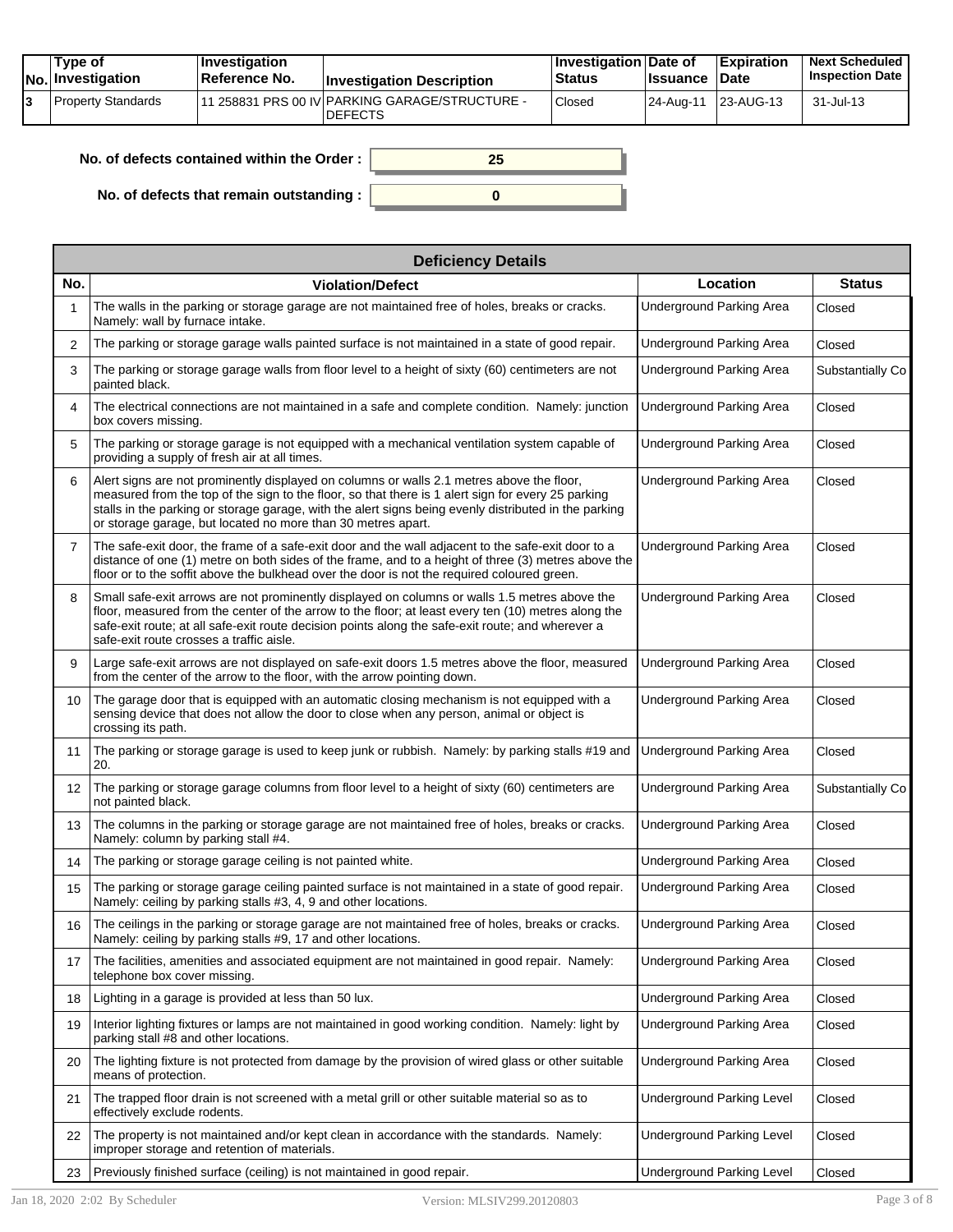| 24 The lighting fixture is not protected from damage by the provision of wired glass or other suitable<br>I means of protection. | Underground Parking Level | Closed        |
|----------------------------------------------------------------------------------------------------------------------------------|---------------------------|---------------|
| 25 Previously finished surface (walls) is not maintained in good repair.                                                         | Underground Parking Level | <b>Closed</b> |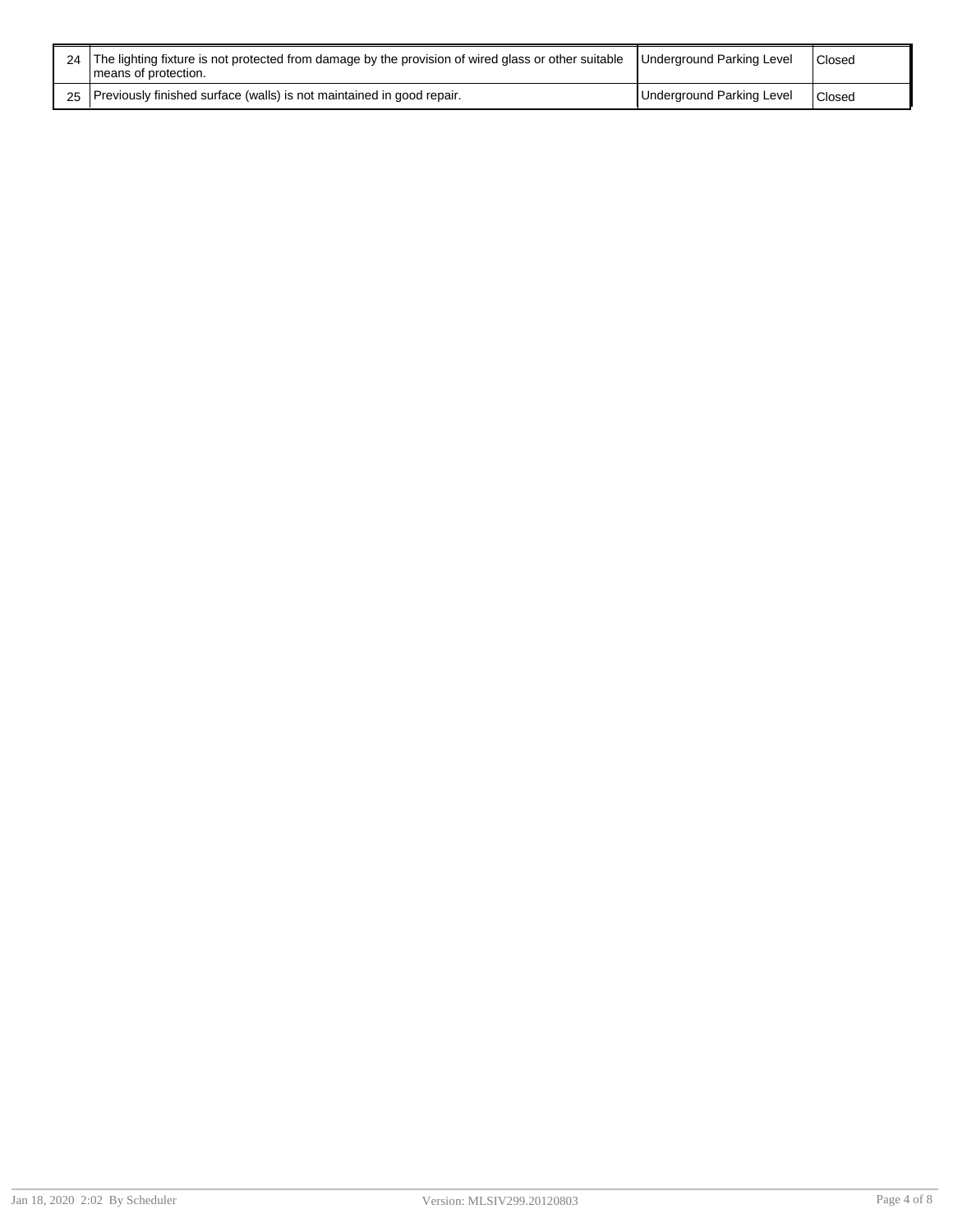| Type of<br>No. Investigation | <b>Investigation</b><br>⊺Reference No. | <b>Investigation Description</b>                                | ∣Investigation Date of<br><b>Status</b> | <b>Issuance</b> | <b>Expiration</b><br><b>Date</b> | <b>Next Scheduled</b><br><b>Inspection Date</b> |
|------------------------------|----------------------------------------|-----------------------------------------------------------------|-----------------------------------------|-----------------|----------------------------------|-------------------------------------------------|
| Property Standards           |                                        | 1 258879 PRS 00 IV INTERIOR COMMON ELEMENTS -<br><b>DEFECTS</b> | <sup>'</sup> Closed                     |                 | 24-Aug-11 20-AUG-12              | 31-Jul-12                                       |

| No. of defects contained within the Order: | 69 |
|--------------------------------------------|----|
| No. of defects that remain outstanding:    |    |

|                | <b>Deficiency Details</b>                                                                                                                                                                                                              |                     |               |  |  |  |  |
|----------------|----------------------------------------------------------------------------------------------------------------------------------------------------------------------------------------------------------------------------------------|---------------------|---------------|--|--|--|--|
| No.            | <b>Violation/Defect</b>                                                                                                                                                                                                                | Location            | <b>Status</b> |  |  |  |  |
| 1              | The (stairs, treads, risers, guards, handrails, and/or other appurtenant attachments) and/or their<br>supporting structural members are not being maintained free from defects/hazards.Namely: the<br>bottom of stair is showing rust. | 1st Floor           | Closed        |  |  |  |  |
| 2              | The property is not maintained and/or kept clean in accordance with the standards.                                                                                                                                                     | 1st Floor           | Closed        |  |  |  |  |
| 3              | Wall(s) not maintained free of holes, cracks, damaged and deteriorated materials.                                                                                                                                                      | 1st Floor           | Closed        |  |  |  |  |
| 4              | Interior door(s), frames(s), and/or hardware not maintained in good repair. Namely: Self closer is<br>defective.                                                                                                                       | 1st Floor           | Closed        |  |  |  |  |
| 5              | The property is not maintained and/or kept clean in accordance with the standards.                                                                                                                                                     | 1st Floor           | Closed        |  |  |  |  |
| 6              | The property is not maintained and/or kept clean in accordance with the standards. Namely:<br>Material, beer bottles, cleaning supplies stored on floor.                                                                               | 1st Floor           | Closed        |  |  |  |  |
| $\overline{7}$ | Interior door is not a good fit in its frame.                                                                                                                                                                                          | 2nd Floor           | Closed        |  |  |  |  |
| 8              | Interior door is not a good fit in its frame.                                                                                                                                                                                          | 2nd Floor           | Closed        |  |  |  |  |
| 9              | Floor and/or floor covering not kept free from holes, stains, rubbish and debris.                                                                                                                                                      | 3rd Floor           | Closed        |  |  |  |  |
| 10             | Interior door is not a good fit in its frame.                                                                                                                                                                                          | 3rd Floor           | Closed        |  |  |  |  |
| 11             | Ceiling not maintained free of holes, cracks, damaged and deteriorated materials. Namely: Wire<br>metal lath is not secure.                                                                                                            | 3rd Floor           | Closed        |  |  |  |  |
| 12             | The property is not maintained and/or kept clean in accordance with the standards.                                                                                                                                                     | 3rd Floor           | Closed        |  |  |  |  |
| 13             | Interior door is not a good fit in its frame.                                                                                                                                                                                          | 4th Floor           | Closed        |  |  |  |  |
| 14             | Wall(s) not maintained free of holes, cracks, damaged and deteriorated materials. Namely: Paint,<br>plaster is bubbling.                                                                                                               | 4th Floor           | Closed        |  |  |  |  |
| 15             | Repair(s) does not reasonably match existing wall(s)                                                                                                                                                                                   | 4th, 5th East Floor | Closed        |  |  |  |  |
| 16             | The (stairs, treads, risers, guards, handrails, and/or other appurtenant attachments) and/or their<br>supporting structural members are not maintained in good repair. Namely: Tread is cracked.                                       | 4th, 5th East Floor | Closed        |  |  |  |  |
| 17             | Floor and/or floor covering not kept free from holes, stains, rubbish and debris.                                                                                                                                                      | 5th Floor           | Closed        |  |  |  |  |
| 18             | The property is not maintained and/or kept clean in accordance with the standards.                                                                                                                                                     | 5th Floor           | Closed        |  |  |  |  |
| 19             | The light standard(s) supporting artificial light is not kept in good repair and in good working order.                                                                                                                                | 5th Floor           | Closed        |  |  |  |  |
| 20             | The lighting fixture is not protected from damage by the provision of wired glass or other suitable<br>means of protection.                                                                                                            | 5th Floor           | Closed        |  |  |  |  |
| 21             | Interior door is not a good fit in its frame.                                                                                                                                                                                          | 6th Floor           | Closed        |  |  |  |  |
| 22             | Door(s) and/or hatch(es) providing access to roof is not kept locked at all times. Namely: Paint is<br>peeling, no lock visible on inside.                                                                                             | 6th Floor           | Closed        |  |  |  |  |
| 23             | The (stairs, treads, risers, guards, handrails, and/or other appurtenant attachments) and/or their<br>supporting structural members are not being maintained free from defects/hazards. Namely:<br>Nosing on treads is not secure.     | 6th Floor           | Closed        |  |  |  |  |
| 24             | Wall(s) not maintained free of holes, cracks, damaged and deteriorated materials.                                                                                                                                                      | 6th Floor           | Closed        |  |  |  |  |
| 25             | The property is not maintained and/or kept clean in accordance with the standards.                                                                                                                                                     | Basement            | Closed        |  |  |  |  |
| 26             | The property is not maintained and/or kept clean in accordance with the standards. Namely:<br>Material stored in isle.                                                                                                                 | Basement            | Closed        |  |  |  |  |
| 27             | The property is not maintained and/or kept clean in accordance with the standards.                                                                                                                                                     | Basement            | Closed        |  |  |  |  |
| 28             | Interior door is not a good fit in its frame.                                                                                                                                                                                          | Basement            | Closed        |  |  |  |  |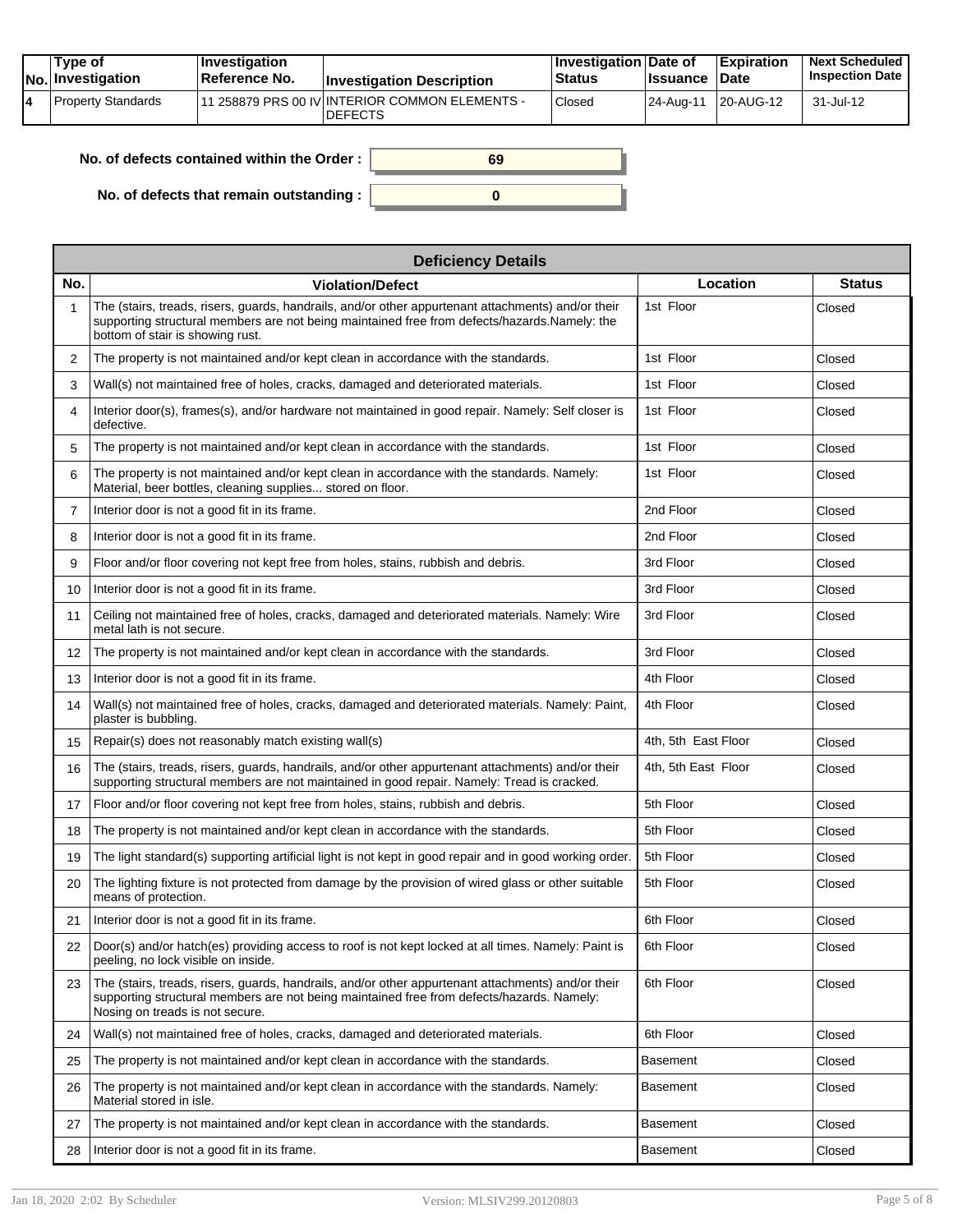| 29 | Ceiling not maintained free of holes, cracks, damaged and deteriorated materials. Namely: Paint<br>is peeling.                                                                                                                                         | <b>Basement</b> | Closed |
|----|--------------------------------------------------------------------------------------------------------------------------------------------------------------------------------------------------------------------------------------------------------|-----------------|--------|
| 30 | Lighting in a laundry room is provided at less than 200 lux.                                                                                                                                                                                           | <b>Basement</b> | Closed |
| 31 | Lighting in a service room is provided at less than 200 lux.                                                                                                                                                                                           | Basement        | Closed |
| 32 | Lighting in a storage room is provided at less than 50 lux.                                                                                                                                                                                            | <b>Basement</b> | Closed |
| 33 | Lighting in a storage room is provided at less than 50 lux.                                                                                                                                                                                            | Basement        | Closed |
| 34 | Lighting in a storage room is provided at less than 50 lux.                                                                                                                                                                                            | <b>Basement</b> | Closed |
| 35 | The lighting fixture is not protected from damage by the provision of wired glass or other suitable<br>means of protection.                                                                                                                            | <b>Basement</b> | Closed |
| 36 | The lighting fixture is not protected from damage by the provision of wired glass or other suitable<br>means of protection.                                                                                                                            | <b>Basement</b> | Closed |
| 37 | The lighting fixture is not protected from damage by the provision of wired glass or other suitable<br>means of protection.                                                                                                                            | <b>Basement</b> | Closed |
| 38 | The lighting fixture is not protected from damage by the provision of wired glass or other suitable<br>means of protection.                                                                                                                            | <b>Basement</b> | Closed |
| 39 | The lighting fixture is not protected from damage by the provision of wired glass or other suitable<br>means of protection.                                                                                                                            | <b>Basement</b> | Closed |
| 40 | The lighting fixture is not protected from damage by the provision of wired glass or other suitable<br>means of protection.                                                                                                                            | <b>Basement</b> | Closed |
| 41 | The lighting fixture is not protected from damage by the provision of wired glass or other suitable<br>means of protection.                                                                                                                            | <b>Basement</b> | Closed |
| 42 | The light standard(s) supporting artificial light is not kept in good repair and in good working order.                                                                                                                                                | <b>Basement</b> | Closed |
| 43 | Wall(s) not maintained free of holes, cracks, damaged and deteriorated materials.                                                                                                                                                                      | <b>Basement</b> | Closed |
| 44 | Floor and/or floor covering not kept free from holes, stains, rubbish and debris. Namely: Hole in<br>floor landing, missing floor mat.                                                                                                                 | East            | Closed |
| 45 | The lighting fixture is not protected from damage by the provision of wired glass or other suitable<br>means of protection.                                                                                                                            | Garbage Room    | Closed |
|    |                                                                                                                                                                                                                                                        |                 |        |
| 46 | The ventilation system or unit is not regularly cleaned.                                                                                                                                                                                               | Hall            | Closed |
| 47 | Floor(s) and/or floor covering(s) not maintained free from trip or other hazardous condition.<br>Namely: Door mats and boot trays in the hallway.                                                                                                      | Hall            | Closed |
| 48 | Exit, public corridor or corridor is not equipped to provide illumination to an average level of not<br>less than 50 lux at floor or tread level.                                                                                                      | Hall            | Closed |
| 49 | The ventilation system or unit is not kept in good repair and maintained in good working condition<br>at all times. Namely: Ventalation not operational.                                                                                               | Hall            | Closed |
| 50 | Interior lighting fixtures or lamps are not maintained. Namely: Lights are hanging by electrical<br>wires.                                                                                                                                             | Lobby           | Closed |
| 51 | The lighting fixture is not protected from damage by the provision of wired glass or other suitable<br>means of protection.                                                                                                                            | Lobby           | Closed |
| 52 | An emergency contact sign is not posted and maintained in a prominent place in the front lobby or<br>entrance to the building.                                                                                                                         | Lobby           | Closed |
| 53 | The emergency contact sign is not in lettering of not less than 12.7 millimetres in height.                                                                                                                                                            | Lobby           | Closed |
| 54 | Emergency contact sign does not indicate current name, address and telephone number of the<br>person responsible for the property and the name and telephone number of the authorized person<br>to contact in case of an emergency on a 24 hour basis. | Lobby           | Closed |
| 55 | The guard is designed that a member, attachment or opening located between 140 millimetres<br>and 900 millimetres above the level being protected facilitates climbing.                                                                                | Stairway        | Closed |
| 56 | The (stairs, treads, risers, guards, handrails, and/or other appurtenant attachments) and/or their<br>supporting structural members are not maintained in a clean and/or sanitary condition.                                                           | Stairway        | Closed |
| 57 | Required guard does not prevent the passage of a sphere having a diameter more than 100<br>millimetres.                                                                                                                                                | Stairway        | Closed |
| 58 | Required guard does not prevent the passage of a sphere having a diameter more than 100<br>millimetres.                                                                                                                                                | Stairway        | Closed |
| 59 | Height of the guard for the exit stairs are less than 1,070 millimetres around landings.                                                                                                                                                               | Stairway        | Closed |
| 60 | Height of the guard for the exit stairs are less than 1,070 millimetres around landings.                                                                                                                                                               | Stairway        | Closed |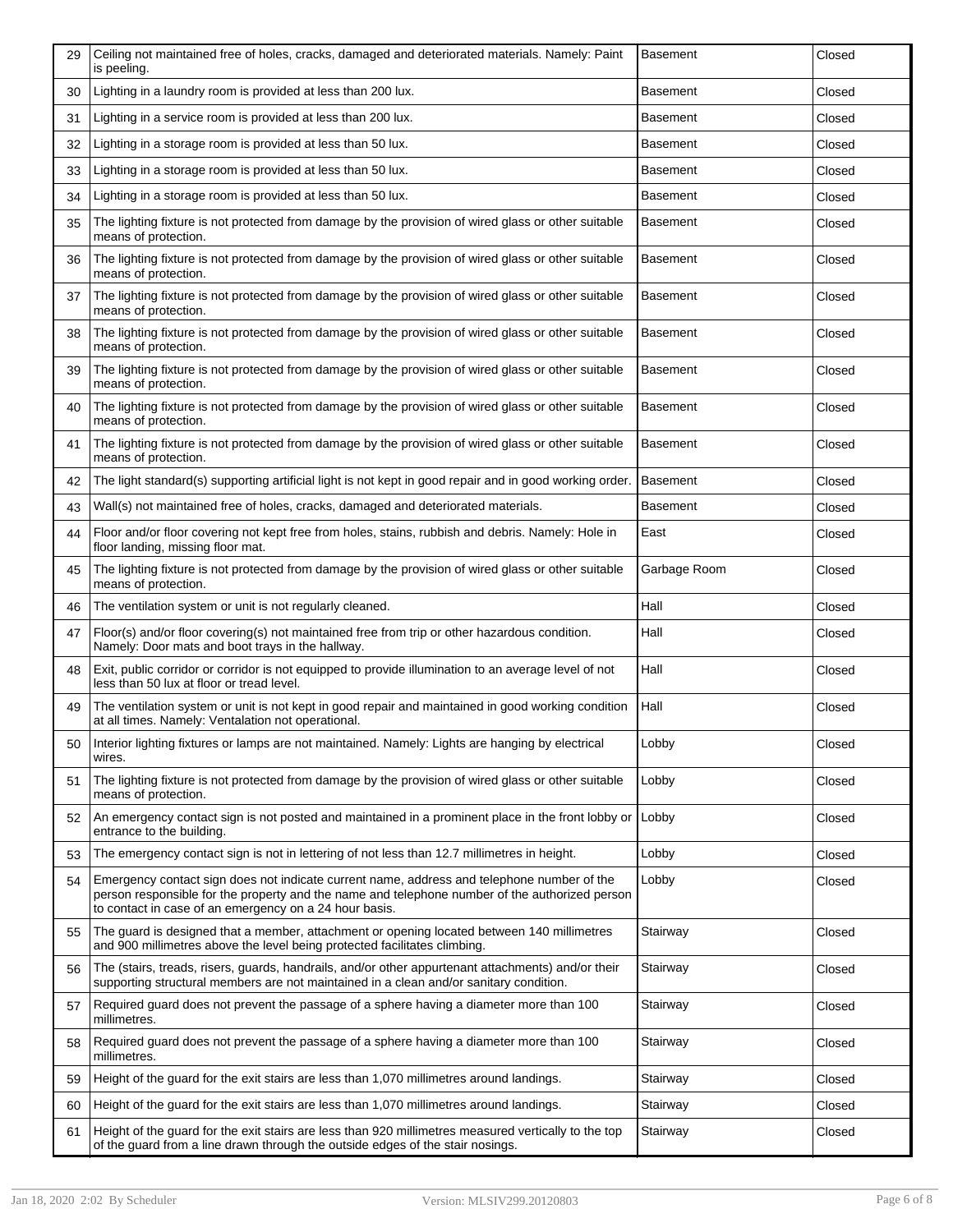| 62 | The location and size of openings present a hazard as they are designed with members or<br>attachments between 140 millimetres and 900 millimetres above the level protected by the guard<br>which facilitate climbing.       | Stairway | Closed |
|----|-------------------------------------------------------------------------------------------------------------------------------------------------------------------------------------------------------------------------------|----------|--------|
| 63 | Required guard does not prevent the passage of a spherical object having a diameter more than<br>100 millimetres                                                                                                              | Stairway | Closed |
| 64 | A window in a stairway that extends to less than 1,070 millimetres above the landing is protected<br>by a guard that is less than 1,070 millimetres high measured to the top of the guard from the<br>surface of the landing. | Stairway | Closed |
| 65 | The guard is designed that a member, attachment or opening located between 140 millimetres<br>and 900 millimetres above the level being protected facilitates climbing.                                                       | Stairway | Closed |
| 66 | Required handrails on stairs or ramps are less than 865mm or more than 965mm high                                                                                                                                             | Stairway | Closed |
| 67 | Handrails on both sides of stair or ramp 1,100mm in width or more not provided                                                                                                                                                | Stairway | Closed |
| 68 | The lighting fixture is not protected from damage by the provision of wired glass or other suitable<br>means of protection.                                                                                                   | Stairway | Closed |
| 69 | The lighting fixture is not protected from damage by the provision of wired glass or other suitable<br>means of protection.                                                                                                   |          | Closed |